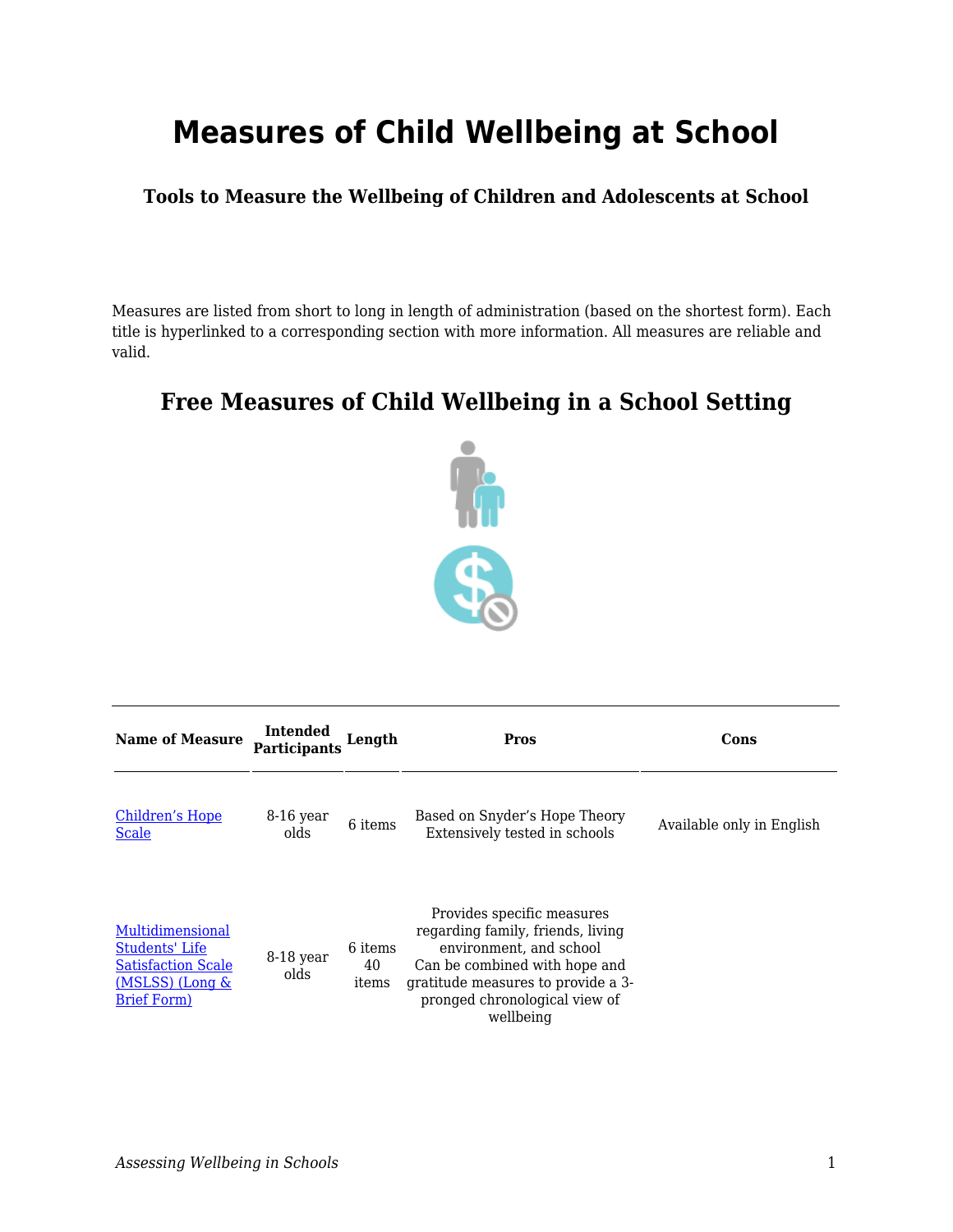| <b>Students' Life</b><br><b>Satisfaction Scale</b><br>(SLSS)                  | 8-18 year<br>olds                        | 7 items     | Can be combined with hope and<br>gratitude measures to provide a 3-<br>pronged chronological view of<br>wellbeing                                                                                                                                                                                             | Provides little specific<br>information about school-<br>specific variables.                                                     |
|-------------------------------------------------------------------------------|------------------------------------------|-------------|---------------------------------------------------------------------------------------------------------------------------------------------------------------------------------------------------------------------------------------------------------------------------------------------------------------|----------------------------------------------------------------------------------------------------------------------------------|
| <b>The Stirling</b><br>Children's Well-<br>being Scale<br>(SCWBS)             | $8-15$ year<br>olds                      | 12<br>items | Provides short and holistic<br>overview of wellbeing                                                                                                                                                                                                                                                          | Few, if any, available<br>translations                                                                                           |
| Me and My<br>Feelings (M&MF)                                                  | 8+ year olds                             | 16<br>items |                                                                                                                                                                                                                                                                                                               | No available translations                                                                                                        |
| Me and My School<br><b>Questionnaire</b><br>(M&MS)                            | 8+ year olds                             | 16<br>items | Provides an overview of emotional<br>and behavioral aspects of<br>wellbeing                                                                                                                                                                                                                                   | No available translations<br>Not yet widely tested                                                                               |
| <b>Student Subjective</b><br>Wellbeing<br>Questionnaire<br>(SSWQ)             | $11-14$ year<br>olds                     | 16<br>items | Provides a short holistic overview<br>of wellbeing<br>Used with Renshaw's<br><b>Teacher Subjective Wellbeing</b><br>Questionnaire (TSWQ) can allow<br>for greater continuity across<br>populations                                                                                                            | Few, if any, available<br>translations                                                                                           |
| The Psychological<br><b>Sense of School</b><br>Membership<br>(PSSM) (Adapted) | 8+ year olds                             | 18<br>items | Widely used<br>Version specifically adapted for a<br>larger age range of students<br>One adaptation here, but several<br>variations available<br>Multiple translations available                                                                                                                              |                                                                                                                                  |
| <b>Social Emotional</b><br><b>Health Survey-</b><br>Primary (SEHS-P)          | 5-8 graders<br>(and possible<br>younger) | 20<br>items | <b>CoVitality Screener associated</b><br>through Mosaic Network Inc.<br>Secondary form can allow for<br>continuity across grades (SEHS-S)<br>Widely tested<br>Provides comprehensive view of<br>wellbeing<br>Free without use of the screener<br>Widely tested<br>Provides comprehensive view of<br>wellbeing | CoVitality Screener typically<br>costs \$500 (set up with<br>custom configuration and<br>training fee) and \$1.25 per<br>student |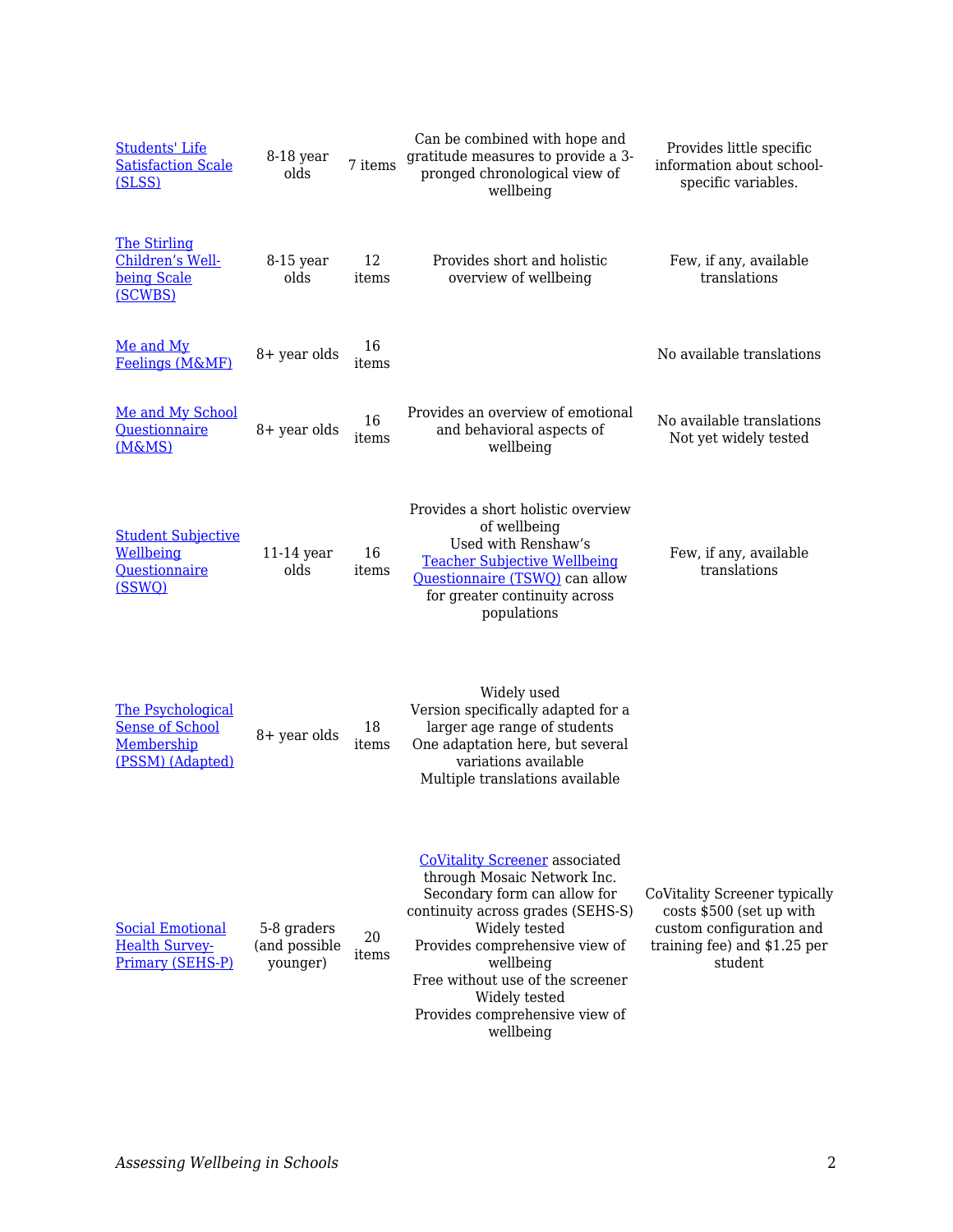| <b>The School Attitude</b><br>Questionnaire                                      | Children<br>(specifically<br>tested with<br>$11-13$ year-<br>olds) | 22<br>items | Provides a general overview of<br>students' attitude with the option<br>to pinpoint specific school<br>strengths                                                                                                                                                 | Can be difficult to isolate<br>each specific variable's<br>effect<br>Different dimensions of<br>students' attitudes not<br>evenly distributed |
|----------------------------------------------------------------------------------|--------------------------------------------------------------------|-------------|------------------------------------------------------------------------------------------------------------------------------------------------------------------------------------------------------------------------------------------------------------------|-----------------------------------------------------------------------------------------------------------------------------------------------|
| The PedsQL<br>Measurement<br>Model                                               | $2-18$ year<br>olds                                                | 23<br>items | Has a parent proxy report option<br>Available in multiple languages                                                                                                                                                                                              | Translations may not have<br>"undergone a full linguistic<br>validation process"<br>(ePROVIDE, 2019)                                          |
| <b>Social Emotional</b><br><b>Health Survey-</b><br><b>Secondary (SEHS-</b><br>S | 7-12 graders                                                       | 36<br>items | Widely tested<br>Provides comprehensive view of<br>wellbeing<br><b>CoVitality Screener</b> associated with<br>this measure through Mosaic<br>Network Inc.<br>Primary form can allow continuity<br>across grades (see SEHS-P)<br>Free without use of the screener | The CoVitality Screener<br>typically costs \$500 (set up<br>with custom configuration<br>and training fee) and \$1.25<br>per student          |

| The Student              |                       | Widely tested in England       | Available only in English |
|--------------------------|-----------------------|--------------------------------|---------------------------|
| <b>Resilience Survey</b> | 7+ year olds<br>ıtems | Broad view of wellbeing and    |                           |
| (SRS)                    |                       | resilience across 12 subscales |                           |

## **Priced Measures of Child Wellbeing in a School Setting**

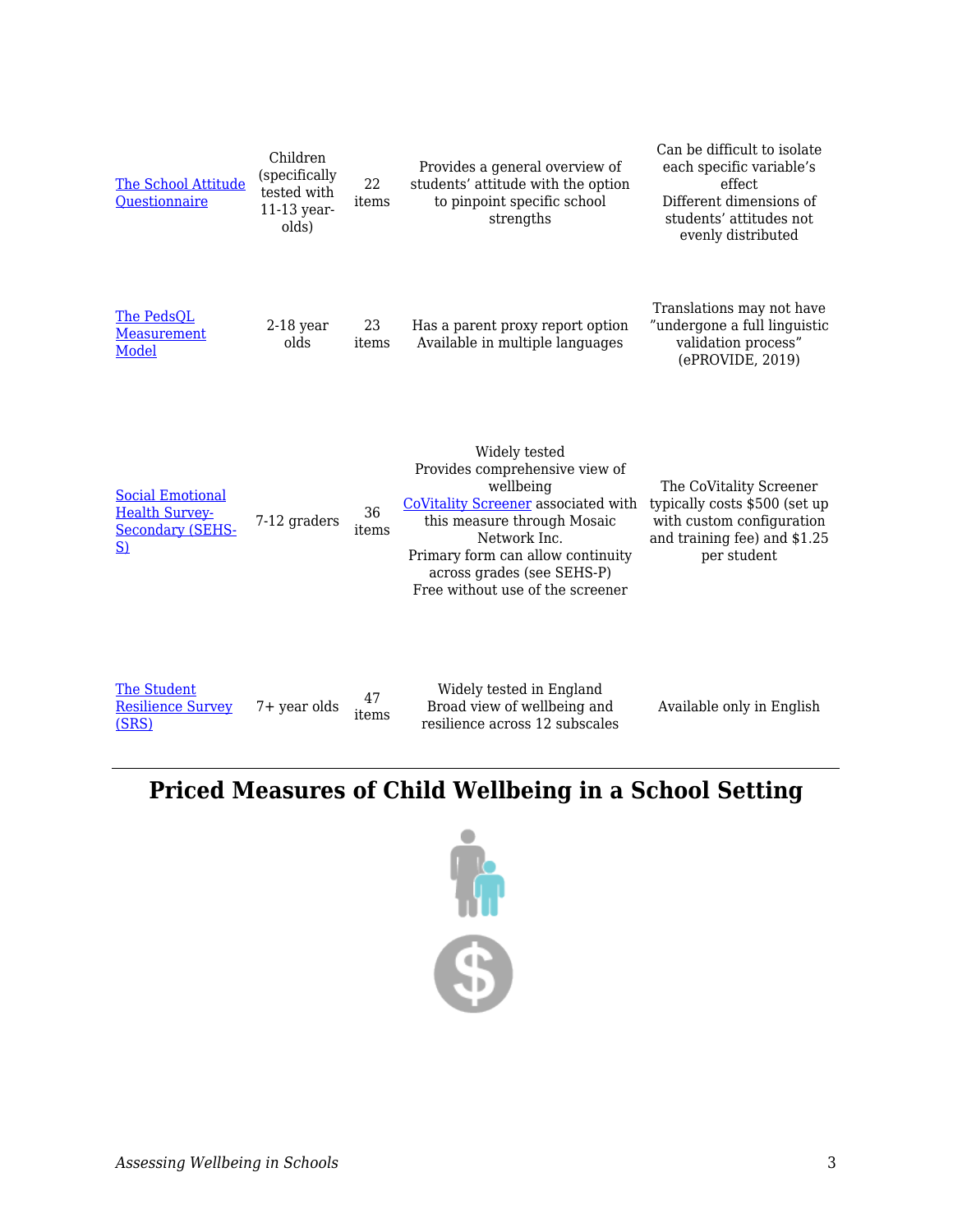| Name of<br>Measure                              | <b>Intended</b><br><b>Participants</b> | Length                                                             | <b>Pros</b>                                                                                                                                                                                                                                                            | <b>Cons/Price</b>                                                                                                                            |
|-------------------------------------------------|----------------------------------------|--------------------------------------------------------------------|------------------------------------------------------------------------------------------------------------------------------------------------------------------------------------------------------------------------------------------------------------------------|----------------------------------------------------------------------------------------------------------------------------------------------|
| Holistic Student<br>Assessment<br>(HSA)         | 3rd-12the<br>graders                   | 30 items or<br>$10 \text{ min}$<br>61 items or<br>$20 \text{ min}$ | Available in 14 languages<br>(more provided upon<br>request)<br>Scores compared to<br>national norms<br>Scores returned in a<br>secure, dynamic<br>dashboard (can be<br>aggregated for different<br>populations)<br>Scores returned within a<br>week of administration | Fee charged by the<br>developer for use.                                                                                                     |
| Flourishing at<br><b>School Survey</b><br>(FAS) | Students and<br>staff                  | 62 questions<br>or 30<br>minutes                                   | Valid and reliable<br>Has student and staff<br>module<br>Tested with over 7,500<br>students<br>Interprets and returns<br>results in an online<br>dynamic dashboard (can<br>be aggregated for<br>different populations)                                                 | Approximately \$2500<br>base rate (includes 50<br>faculty accounts), \$5<br>per student, and \$50 for<br>every additional faculty<br>account |



Bates, M. & Boren, D. M. (2019). *Assessing Wellbeing in Schools*. EdTech Books. Retrieved from https://edtechbooks.org/wellbeing

> **[CC BY-NC](https://creativecommons.org/licenses/by-nc/4.0):** This work is released under a CC BY-NC license, which means that you are free to do with it as you please as long

(cc